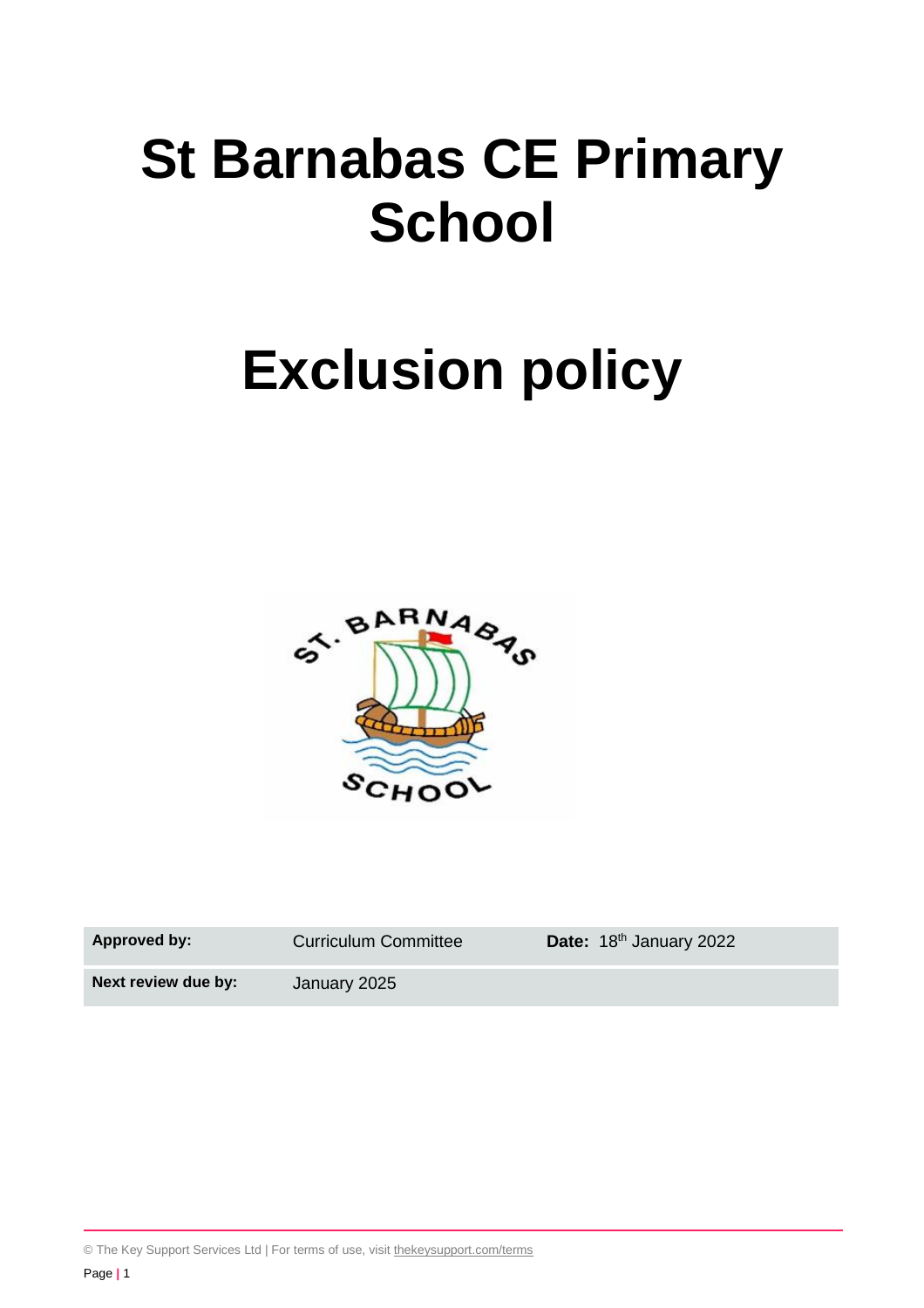# **Contents**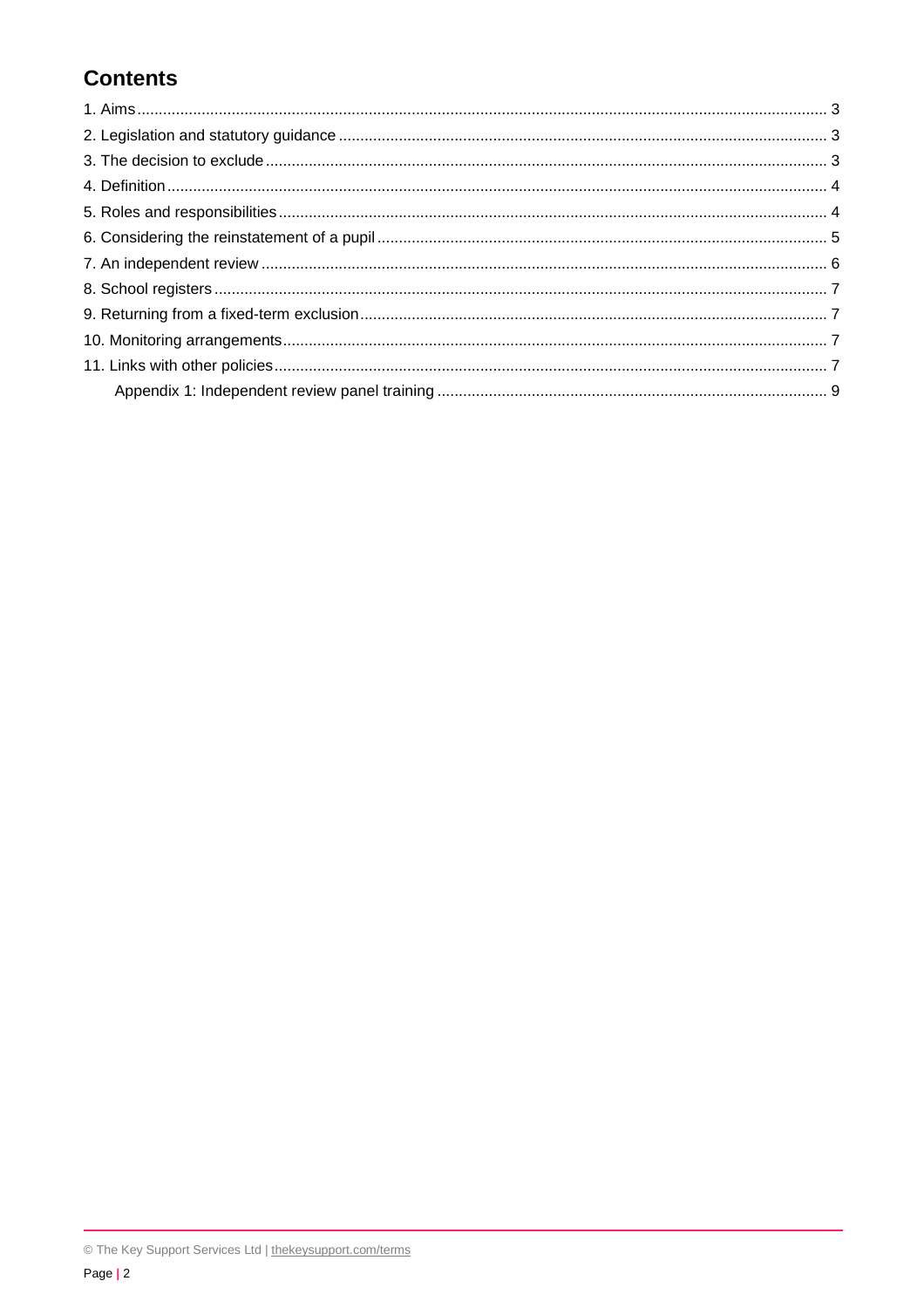**Our vision is to ignite curiosity and delight in learning so we are ready for an ever changing, challenging world. We will build each other up to be unique individuals in a diverse community - showing resilience and working positively together to make every day count.'**

# **Our core values of creativity, courage and compassion underpin our vision.**

### <span id="page-2-0"></span>**1. Aims**

Our school aims to ensure that:

- The exclusions process is applied fairly and consistently
- The exclusions process is understood by governors, staff, parents and pupils
- Pupils in school are safe and happy
- Pupils do not become NEET (not in education, employment or training)

# <span id="page-2-1"></span>**2. Legislation and statutory guidance**

This policy is based on statutory guidance from the Department for Education: [Exclusion from](https://www.gov.uk/government/publications/school-exclusion)  [maintained schools, academies and pupil referral units \(PRUs\) in England.](https://www.gov.uk/government/publications/school-exclusion)

It is based on the following legislation, which outline schools' powers to exclude pupils:

- Section 52 of the [Education Act 2002,](http://www.legislation.gov.uk/ukpga/2002/32/section/52) as amended by the [Education Act 2011](http://www.legislation.gov.uk/ukpga/2011/21/contents/enacted)
- [The School Discipline \(Pupil Exclusions and Reviews\) \(England\) Regulations 2012](http://www.legislation.gov.uk/uksi/2012/1033/made)

In addition, the policy is based on:

- Part 7, chapter 2 of the [Education and Inspections Act 2006,](http://www.legislation.gov.uk/ukpga/2006/40/part/7/chapter/2) which looks at parental responsibility for excluded pupils
- Section 579 of the [Education Act 1996,](http://www.legislation.gov.uk/ukpga/1996/56/section/579) which defines 'school day'
- The [Education \(Provision of Full-Time Education for Excluded Pupils\) \(England\) Regulations](http://www.legislation.gov.uk/uksi/2007/1870/contents/made)  [2007,](http://www.legislation.gov.uk/uksi/2007/1870/contents/made) as amended by [The Education \(Provision of Full-Time Education for Excluded Pupils\)](http://www.legislation.gov.uk/uksi/2014/3216/contents/made)  [\(England\) \(Amendment\) Regulations 2014](http://www.legislation.gov.uk/uksi/2014/3216/contents/made)

#### <span id="page-2-2"></span>**3. The decision to exclude**

Only the headteacher, or acting headteacher, can exclude a pupil from school. A permanent exclusion will be taken as a last resort.

Our school is aware that off-rolling is unlawful. Ofsted defines off-rolling as:

"…the practice of removing a pupil from the school roll without a formal, permanent exclusion or by encouraging a parent to remove their child from the school roll, when the removal is primarily in the interests of the school rather than in the best interests of the pupil."

We are committed to following all statutory exclusions procedures to ensure that every child receives an education in a safe and caring environment.

A decision to exclude a pupil will be taken only:

In response to serious or persistent breaches of the school's behaviour policy, and

If allowing the pupil to remain in school would seriously harm the education or welfare of others

<sup>©</sup> The Key Support Services Ltd | [thekeysupport.com/terms](https://thekeysupport.com/terms-of-use)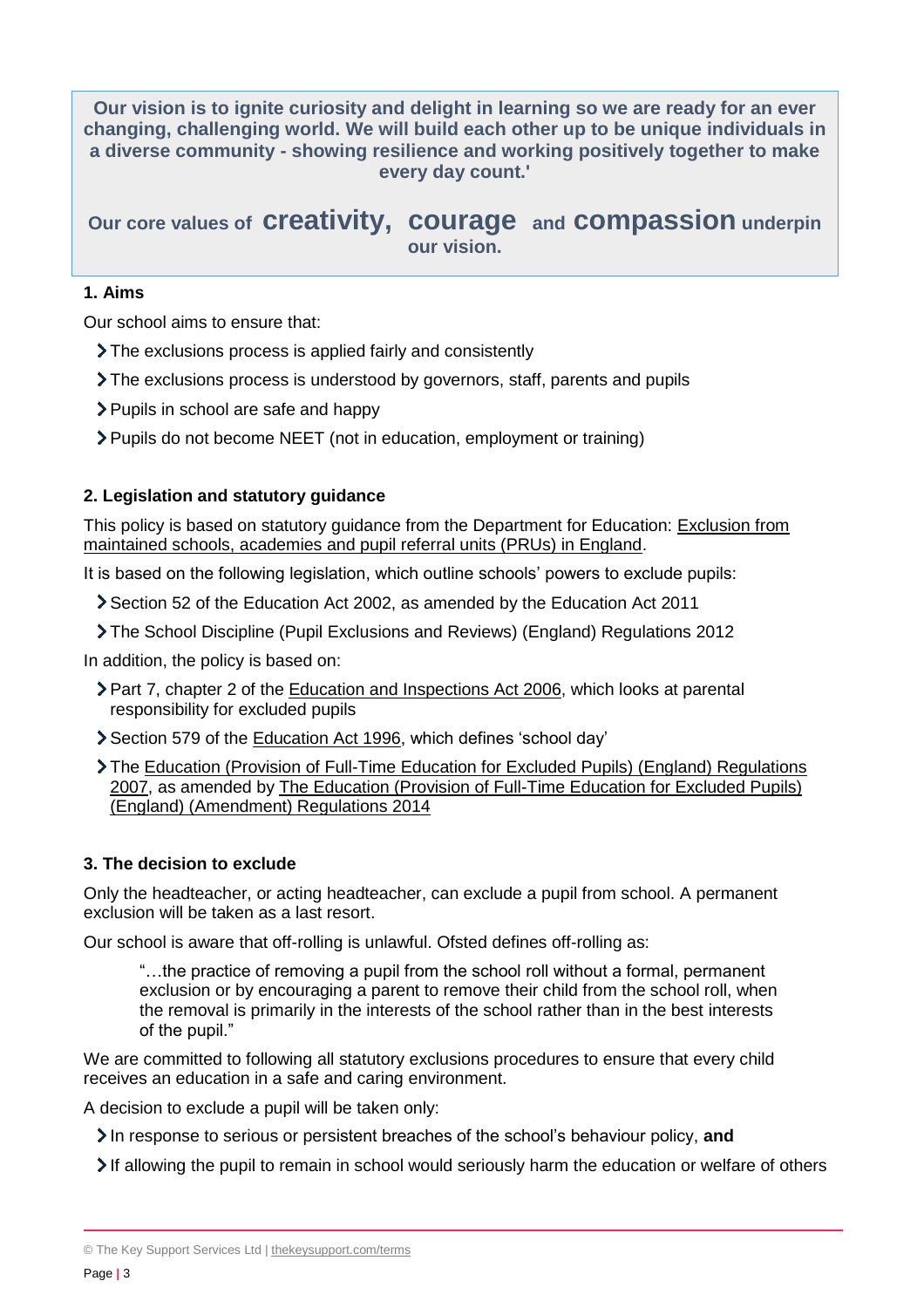Before deciding whether to exclude a pupil, either permanently or for a fixed period, the headteacher will:

- Consider all the relevant facts and evidence, including whether the incident(s) leading to the exclusion were provoked
- Allow the pupil to give their version of events
- Consider if the pupil has special educational needs (SEN)

#### <span id="page-3-0"></span>**4. Definition**

For the purposes of exclusions, school day is defined as any day on which there is a school session. Therefore, INSET or staff training days do not count as a school day.

#### <span id="page-3-1"></span>**5. Roles and responsibilities**

#### **5.1 The headteacher**

#### **Informing parents**

The headteacher will immediately provide the following information, in writing, to the parents of an excluded pupil:

- > The reason(s) for the exclusion
- The length of a fixed-term exclusion or, for a permanent exclusion, the fact that it is permanent
- Information about parents' right to make representations about the exclusion to the governing board and how the pupil may be involved in this
- How any representations should be made
- Where there is a legal requirement for the governing board to meet to consider the reinstatement of a pupil, and that parents have a right to attend a meeting, be represented at a meeting (at their own expense) and to bring a friend

The headteacher will also notify parents by the end of the afternoon session on the day their child is excluded that for the first 5 school days of an exclusion, or until the start date of any alternative provision where this is earlier, parents are legally required to ensure that their child is not present in a public place during school hours without a good reason. Parents may be given a fixed penalty notice or prosecuted if they fail to do this.

If alternative provision is being arranged, the following information will be included when notifying parents of an exclusion:

- The start date for any provision of full-time education that has been arranged
- The start and finish times of any such provision, including the times for morning and afternoon sessions, where relevant
- The address at which the provision will take place
- Any information required by the pupil to identify the person they should report to on the first day

Where this information on alternative provision is not reasonably ascertainable by the end of the afternoon session, it may be provided in a subsequent notice, but it will be provided no later than 48 hours before the provision is due to start. The only exception to this is where alternative provision is to be provided before the sixth day of an exclusion, in which case the information can be provided with less than 48 hours' notice with parents' consent.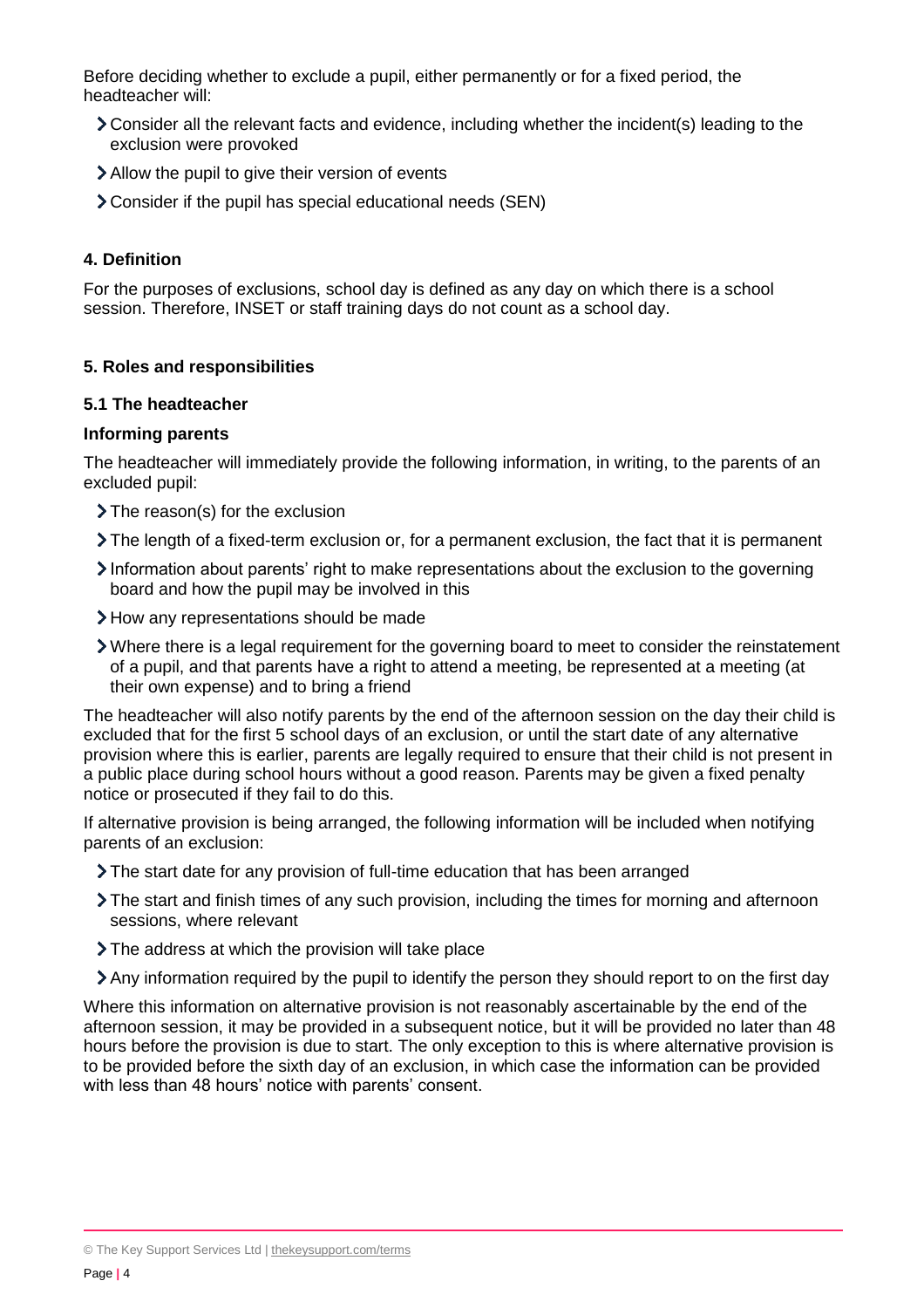# **Informing the governing board and local authority**

The headteacher will immediately notify the governing board and the local authority (LA) of:

- A permanent exclusion, including when a fixed-period exclusion is followed by a decision to permanently exclude a pupil
- Exclusions which would result in the pupil being excluded for more than 5 school days (or more than 10 lunchtimes) in a term
- Exclusions which would result in the pupil missing a public examination

For a permanent exclusion, if the pupil lives outside the LA in which the school is located, the headteacher will also immediately inform the pupil's 'home authority' of the exclusion and the reason(s) for it without delay.

For all other exclusions, the headteacher will notify the governing board and LA once a term.

#### **5.2 The governing body**

Responsibilities regarding exclusions are delegated to the disciplinary committee of the governing body consisting of at least 3 governors.

The disciplinary committee has a duty to consider the reinstatement of an excluded pupil (see section 6).

Within 14 days of receipt of a request, the governing board will provide the secretary of state and the LA with information about any exclusions in the last 12 months.

For a fixed-period exclusion of more than 5 school days the governing board will arrange suitable full-time education for the pupil. This provision will begin no later than the sixth day of the exclusion.

### **5.3 The LA**

For permanent exclusions, the LA is responsible for arranging suitable full-time education to begin no later than the sixth day of the exclusion.

#### <span id="page-4-0"></span>**6. Considering the reinstatement of a pupil**

The disciplinary committee will consider the reinstatement of an excluded pupil within 15 school days of receiving the notice of the exclusion if:

> The exclusion is permanent

- It is a fixed-term exclusion which would bring the pupil's total number of school days of exclusion to more than 15 in a term
- It would result in a pupil missing a public examination or national curriculum test

If requested to do so by parents, disciplinary committee will consider the reinstatement of an excluded pupil within 50 school days of receiving notice of the exclusion if the pupil would be excluded from school for more than 5 school days, but less than 15, in a single term.

Where an exclusion would result in a pupil missing a public examination, the disciplinary committee will consider the reinstatement of the pupil before the date of the examination. If this is not practicable, the chair of the governing body (or the vice-chair where the chair is unable to make this consideration) will consider the exclusion independently and decide whether or not to reinstate the pupil.

The disciplinary committee can either:

- Decline to reinstate the pupil, or
- Direct the reinstatement of the pupil immediately, or on a particular date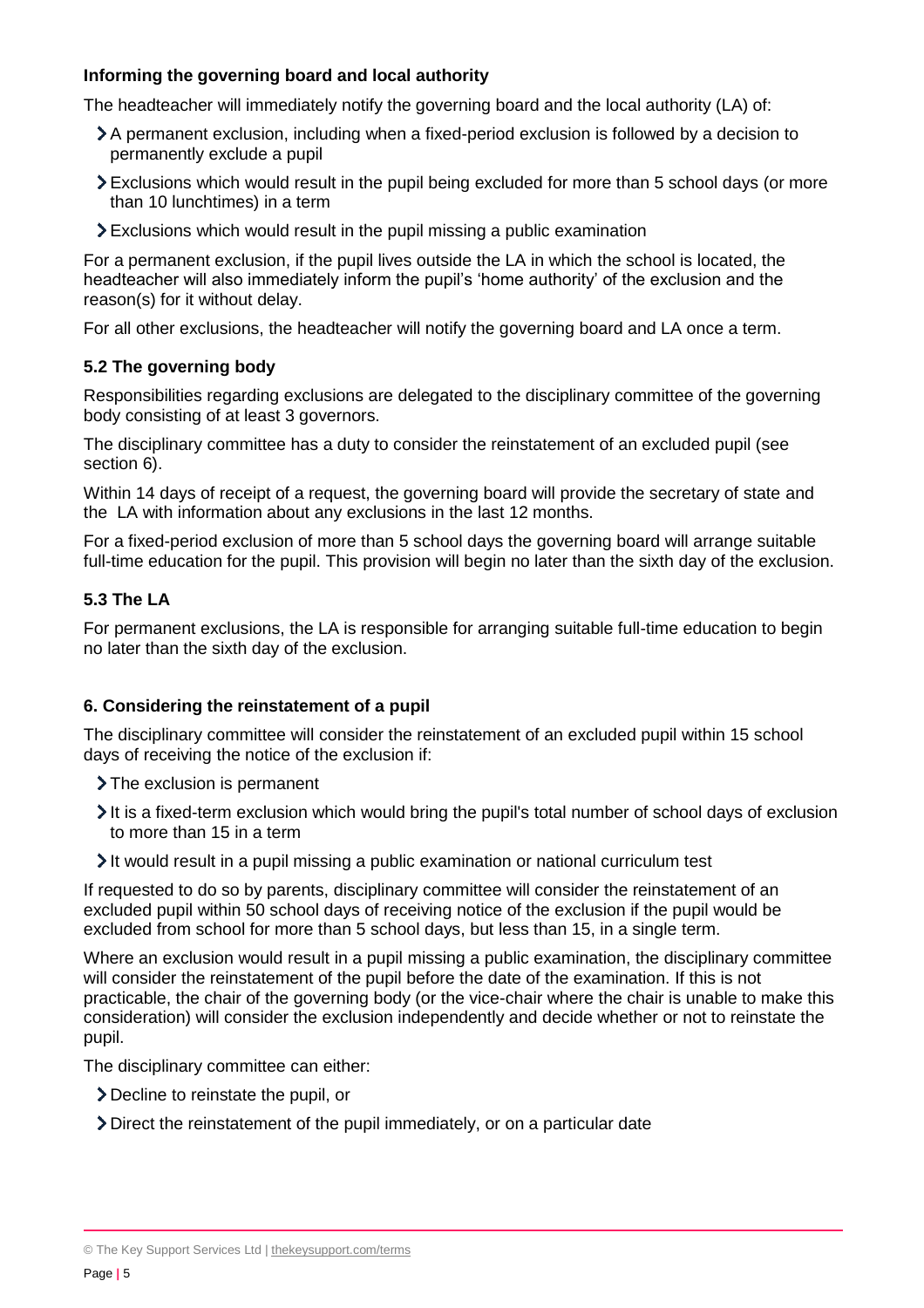In reaching a decision, disciplinary committee will consider whether the exclusion was lawful, reasonable and procedurally fair and whether the headteacher followed their legal duties. They will decide whether or not a fact is true 'on the balance of probabilities', which differs from the criminal standard of 'beyond reasonable doubt', as well as any evidence that was presented in relation to the decision to exclude.

Minutes will be taken of the meeting, and a record of evidence considered kept. The outcome will also be recorded on the pupil's educational record.

The disciplinary committee will notify, in writing, the headteacher, parents and the LA of its decision, along with reasons for its decision, without delay.

Where an exclusion is permanent, the disciplinary committee's decision will also include the following:

- > The fact that it is permanent
- Notice of parents' right to ask for the decision to be reviewed by an independent review panel, and:
	- The date by which an application for an independent review must be made
	- The name and address to whom an application for a review should be submitted
	- That any application should set out the grounds on which it is being made and that, where appropriate, reference to how the pupil's SEN are considered to be relevant to the exclusion
	- That, regardless of whether the excluded pupil has recognised SEN, parents have a right to require the LA to appoint an SEN expert to attend the review
	- Details of the role of the SEN expert and that there would be no cost to parents for this appointment
	- That parents must make clear if they wish for an SEN expert to be appointed in any application for a review
	- That parents may, at their own expense, appoint someone to make written and/or oral representations to the panel, and parents may also bring a friend to the review
- That if parents believe that the exclusion has occurred as a result of discrimination, they may make a claim under the Equality Act 2010 to the first-tier tribunal (special educational needs and disability), in the case of disability discrimination, or the county court, in the case of other forms of discrimination. A claim of discrimination made under these routes should be lodged within 6 months of the date on which the discrimination is alleged to have taken place

#### <span id="page-5-0"></span>**7. An independent review**

If parents apply for an independent review, the LA will arrange for an independent panel to review the decision of the governing board not to reinstate a permanently excluded pupil.

Applications for an independent review must be made within 15 school days of notice being given to the parents by the disciplinary committee of its decision to not reinstate a pupil.

A panel of 3 or 5 members will be constituted with representatives from each of the categories below. Where a 5-member panel is constituted, 2 members will come from the school governors category and 2 members will come from the headteacher category.

- A lay member to chair the panel who has not worked in any school in a paid capacity, disregarding any experience as a school governor or volunteer
- School governors who have served as a governor for at least 12 consecutive months in the last 5 years, provided they have not been teachers or headteachers during this time

<sup>©</sup> The Key Support Services Ltd | [thekeysupport.com/terms](https://thekeysupport.com/terms-of-use)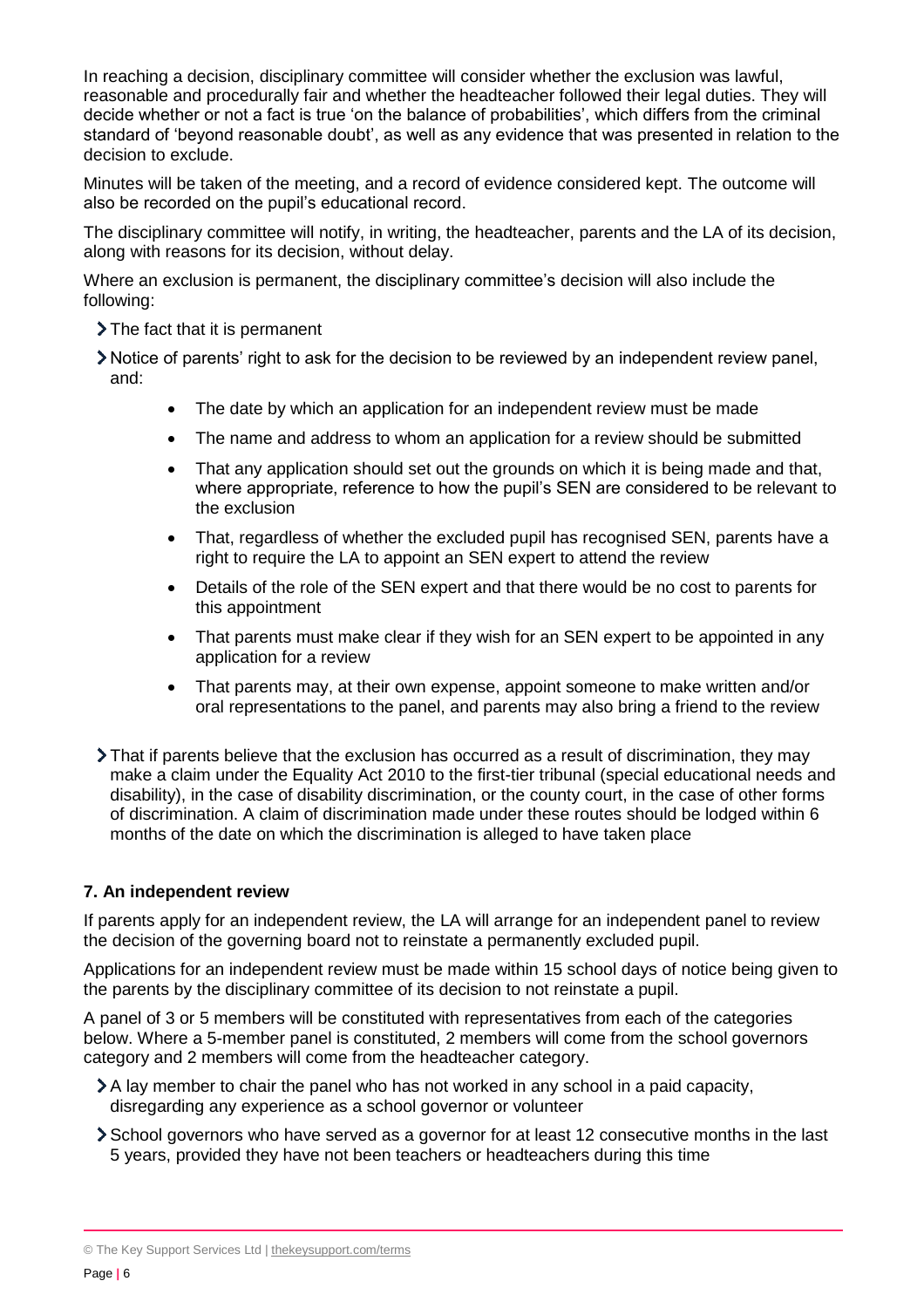- Headteachers or individuals who have been a headteacher within the last 5 years
- A person may not serve as a member of a review panel if they:
	- Are a member of the LA or governing board of the excluding school
	- Are the headteacher of the excluding school, or have held this position in the last 5 years
	- Are an employee of the LA or the governing board, of the excluding school (unless they are employed as a headteacher at another school)
	- Have, or at any time have had, any connection with the LA, school, governing board, parents or pupil, or the incident leading to the exclusion, which might reasonably be taken to raise doubts about their impartiality
	- Have not had the required training within the last 2 years (see appendix 1 for what training must cover)

A clerk will be appointed to the panel.

The independent panel will decide one of the following:

- Uphold the governing board's decision
- Recommend that the governing board reconsiders reinstatement
- Quash the governing board's decision and direct that they reconsider reinstatement (only when the decision is judged to be flawed)

The panel's decision can be decided by a majority vote. In the case of a tied decision, the chair has the casting vote.

# <span id="page-6-0"></span>**8. School registers**

A pupil's name will be removed from the school admissions register if:

- 15 school days have passed since the parents were notified of the exclusion panel's decision to not reinstate the pupil and no application has been made for an independent review panel, or
- The parents have stated in writing that they will not be applying for an independent review panel

Where an application for an independent review has been made, the governing board will wait until that review has concluded before removing a pupil's name from the register.

Where alternative provision has been made for an excluded pupil and they attend it, code B (education off-site) or code D (dual registration) will be used on the attendance register.

Where excluded pupils are not attending alternative provision, code E (absent) will be used.

# <span id="page-6-1"></span>**9. Returning from a fixed-term exclusion**

Following a fixed-term exclusion, a re-integration meeting will be held involving the pupil, parents, a member of senior staff and other staff, where appropriate.

# <span id="page-6-2"></span>**10. Monitoring arrangements**

The Headteacher monitors the number of exclusions every term and reports back to the governors. They also liaise with the local authority to ensure suitable full-time education for excluded pupils.

This policy will be reviewed by the Headteacher every year. At every review, the policy will be approved by the governing body.

# <span id="page-6-3"></span>**11. Links with other policies**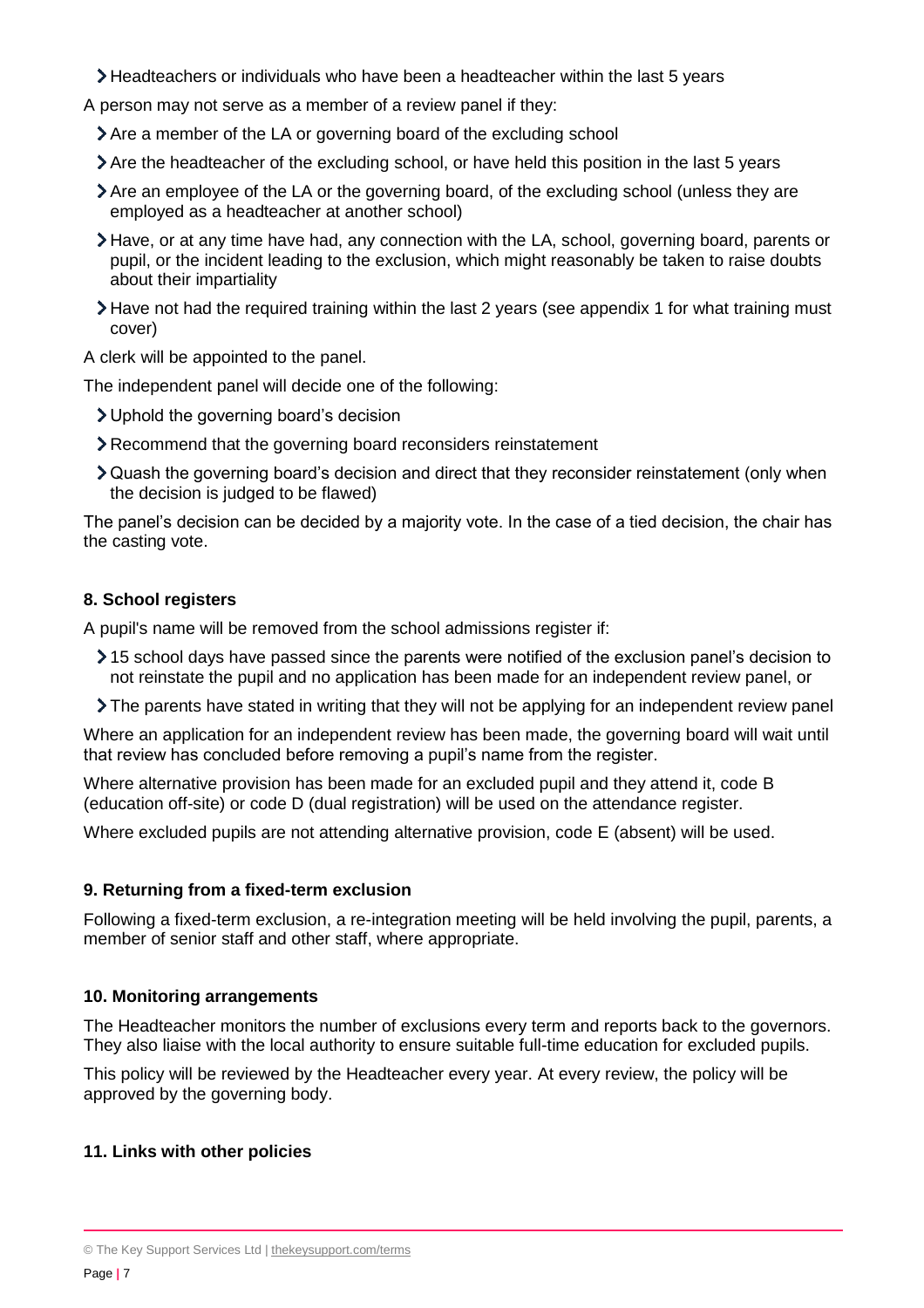This exclusions policy is linked to our

- Behaviour policy
- SEN policy and information report

© The Key Support Services Ltd | [thekeysupport.com/terms](https://thekeysupport.com/terms-of-use)